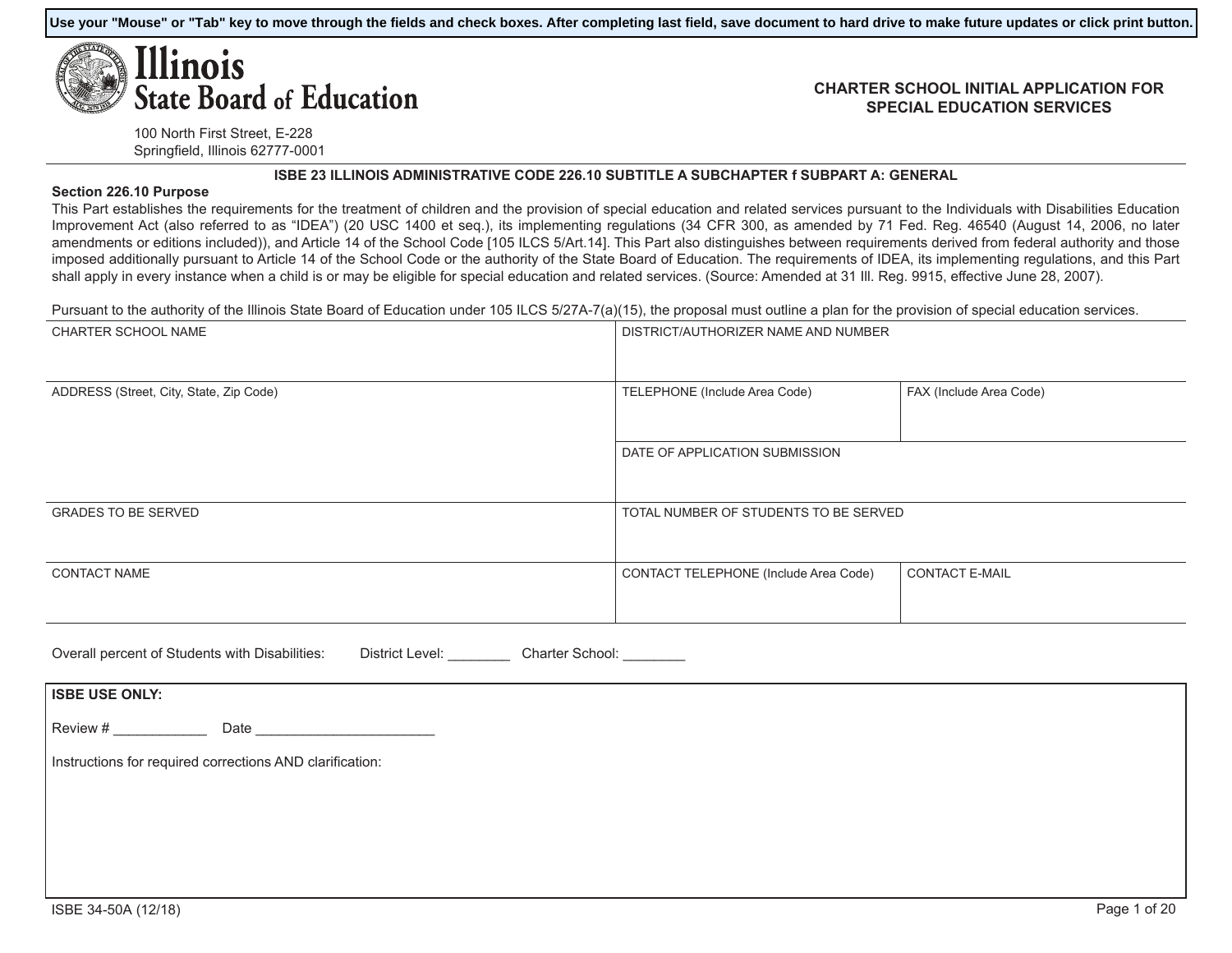## **I. APPLICATION PROCESS**

| <b>ISBE REQUIREMENTS</b>                                                                                                                                                                                                                                                                                                                                                                       | PROPOSED STEPS FOR IMPLEMENTATION OF SERVICES<br><b>ACCORDING TO REQUIRED INFORMATION</b> | <b>TITLE OF STAFF</b><br>AT CHARTER SCHOOL AND DISTRICT<br>WHO WILL WORK IN PARTNERSHIP TO<br><b>ENSURE IMPLEMENTATION OF SERVICES</b> | FOR ISBE USE ONLY                    |
|------------------------------------------------------------------------------------------------------------------------------------------------------------------------------------------------------------------------------------------------------------------------------------------------------------------------------------------------------------------------------------------------|-------------------------------------------------------------------------------------------|----------------------------------------------------------------------------------------------------------------------------------------|--------------------------------------|
| Explain what activities are<br>implemented to ensure that<br>parents understand that all<br>children, including children<br>with disabilities, are eligible to<br>participate in the lottery and<br>that the school will provide a<br>continuum of services to<br>address the student's special<br>education needs.<br>$(34$ CFR 300.209(a))<br>$(105$ ILCS $5/27A - 4(a))$<br>(23 IAC 226.60) | dsdsd                                                                                     |                                                                                                                                        | $ \mathsf{X} $ Approved<br>See below |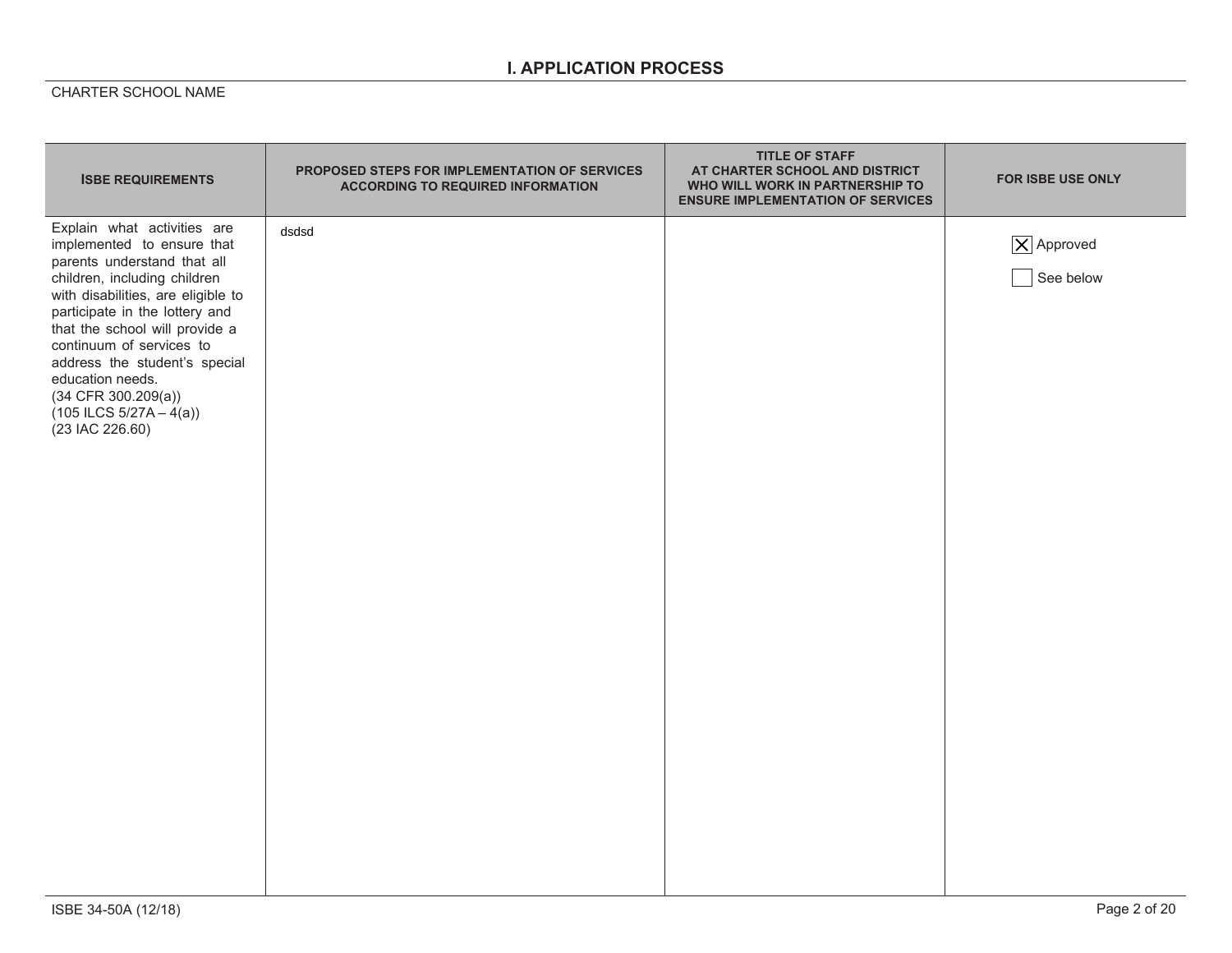# **II. CHILD FIND**

| <b>ISBE REQUIREMENTS</b>                                                                                                                                                                                                                                                                                                                                                                                           | <b>PROPOSED STEPS FOR IMPLEMENTATION OF SERVICES</b><br><b>ACCORDING TO REQUIRED INFORMATION</b> | <b>TITLE OF STAFF</b><br>AT CHARTER SCHOOL AND DISTRICT<br>WHO WILL WORK IN PARTNERSHIP TO<br><b>ENSURE IMPLEMENTATION OF SERVICES</b> | <b>FOR ISBE USE ONLY</b> |
|--------------------------------------------------------------------------------------------------------------------------------------------------------------------------------------------------------------------------------------------------------------------------------------------------------------------------------------------------------------------------------------------------------------------|--------------------------------------------------------------------------------------------------|----------------------------------------------------------------------------------------------------------------------------------------|--------------------------|
| Explain how Child Find activities<br>are implemented to identify any<br>students who may be eligible for<br>special education services and<br>how these activities are<br>coordinated between the charter<br>school and the district. Also,<br>include a reference to ensuring<br>timeliness of identification by<br>the student's third birthday.<br>$(34 CFR 300.111(a)(1)(i-ii))$<br>$(23$ IAC 226.100(a)(1-3)) |                                                                                                  |                                                                                                                                        | Approved<br>See below    |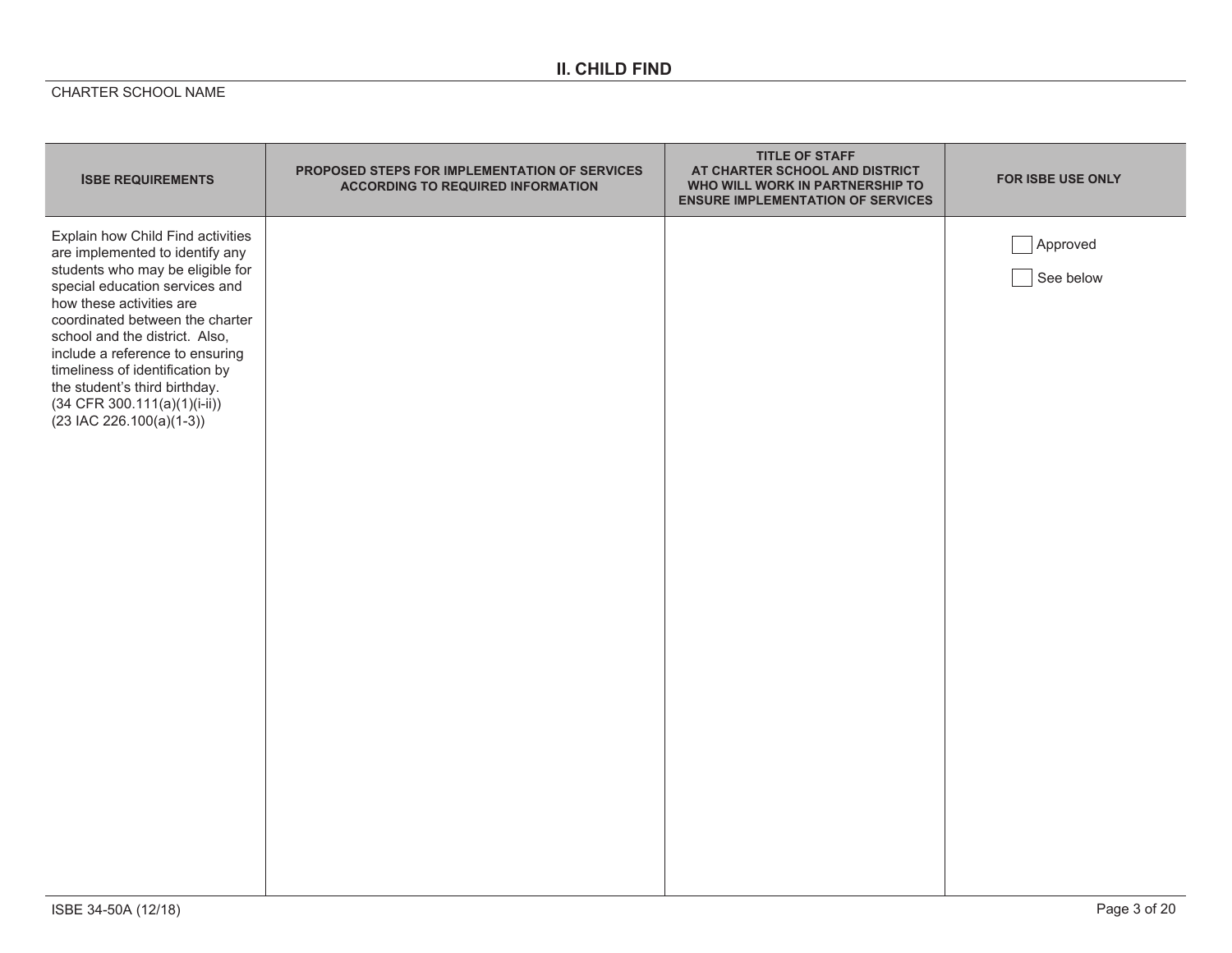## **III. EVALUATION AND DETERMINATION OF ELIGIBILITY**

| <b>ISBE REQUIREMENTS</b>                                                                                                                                                                                                                                                                                                                                                                  | PROPOSED STEPS FOR IMPLEMENTATION OF SERVICES<br><b>ACCORDING TO REQUIRED INFORMATION</b> | <b>TITLE OF STAFF</b><br>AT CHARTER SCHOOL AND DISTRICT<br>WHO WILL WORK IN PARTNERSHIP TO<br><b>ENSURE IMPLEMENTATION OF SERVICES</b> | <b>FOR ISBE USE ONLY</b> |
|-------------------------------------------------------------------------------------------------------------------------------------------------------------------------------------------------------------------------------------------------------------------------------------------------------------------------------------------------------------------------------------------|-------------------------------------------------------------------------------------------|----------------------------------------------------------------------------------------------------------------------------------------|--------------------------|
| a) Referral system - describe<br>steps for Initial evaluation and<br>Reevaluation; Provide<br>assurances that in accordance<br>with state and federal law, that<br>Rtl/MTSS services will not<br>exclude or deny a special<br>education evaluation or<br>service.<br>(34 CFR 300.301)<br>(34 CFR 300.303)<br>(34 CFR 300.304)<br>(34 CFR 300.305)<br>(34 CFR 300.306)<br>(23 IAC 226.110) |                                                                                           |                                                                                                                                        | Approved<br>See below    |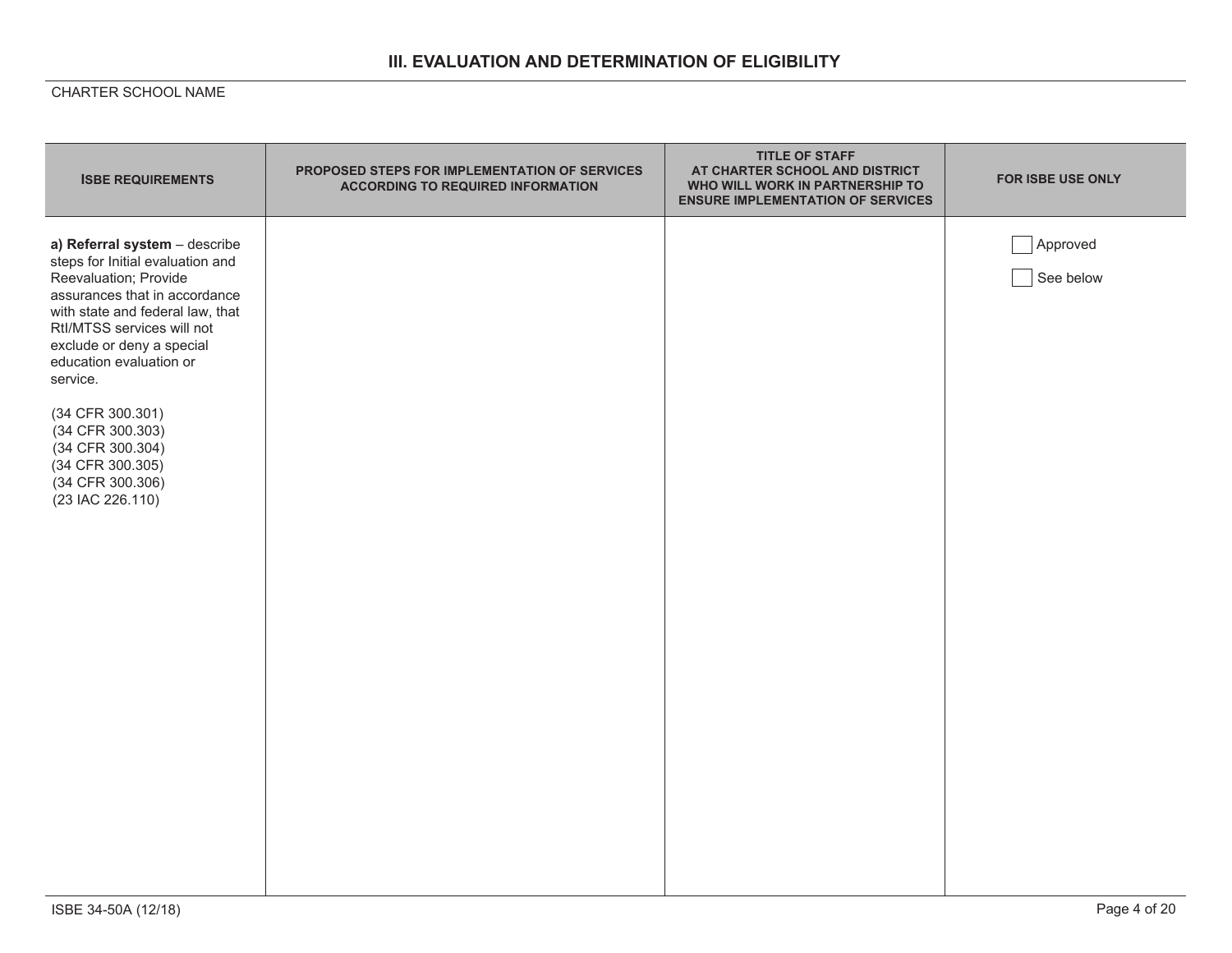# **III. EVALUATION AND DETERMINATION OF ELIGIBILITY**

| <b>ISBE REQUIREMENTS</b>                                                                                                   | PROPOSED STEPS FOR IMPLEMENTATION OF SERVICES<br><b>ACCORDING TO REQUIRED INFORMATION</b> | <b>TITLE OF STAFF</b><br>AT CHARTER SCHOOL AND DISTRICT<br>WHO WILL WORK IN PARTNERSHIP TO<br><b>ENSURE IMPLEMENTATION OF SERVICES</b> | FOR ISBE USE ONLY     |
|----------------------------------------------------------------------------------------------------------------------------|-------------------------------------------------------------------------------------------|----------------------------------------------------------------------------------------------------------------------------------------|-----------------------|
| b) Evaluation - describe<br>how the areas for evaluation<br>are determined;                                                |                                                                                           |                                                                                                                                        | Approved<br>See below |
| $(34$ CFR 300.304 $(a)$<br>$(34$ CFR 300.304(c)(4))<br>(34 CFR 300.307)<br>(34 CFR 300.309)<br>$(23$ IAC 226.110(c)(3)(B)) |                                                                                           |                                                                                                                                        |                       |
|                                                                                                                            |                                                                                           |                                                                                                                                        |                       |
|                                                                                                                            |                                                                                           |                                                                                                                                        |                       |
|                                                                                                                            |                                                                                           |                                                                                                                                        |                       |
|                                                                                                                            |                                                                                           |                                                                                                                                        |                       |
|                                                                                                                            |                                                                                           |                                                                                                                                        |                       |
|                                                                                                                            |                                                                                           |                                                                                                                                        |                       |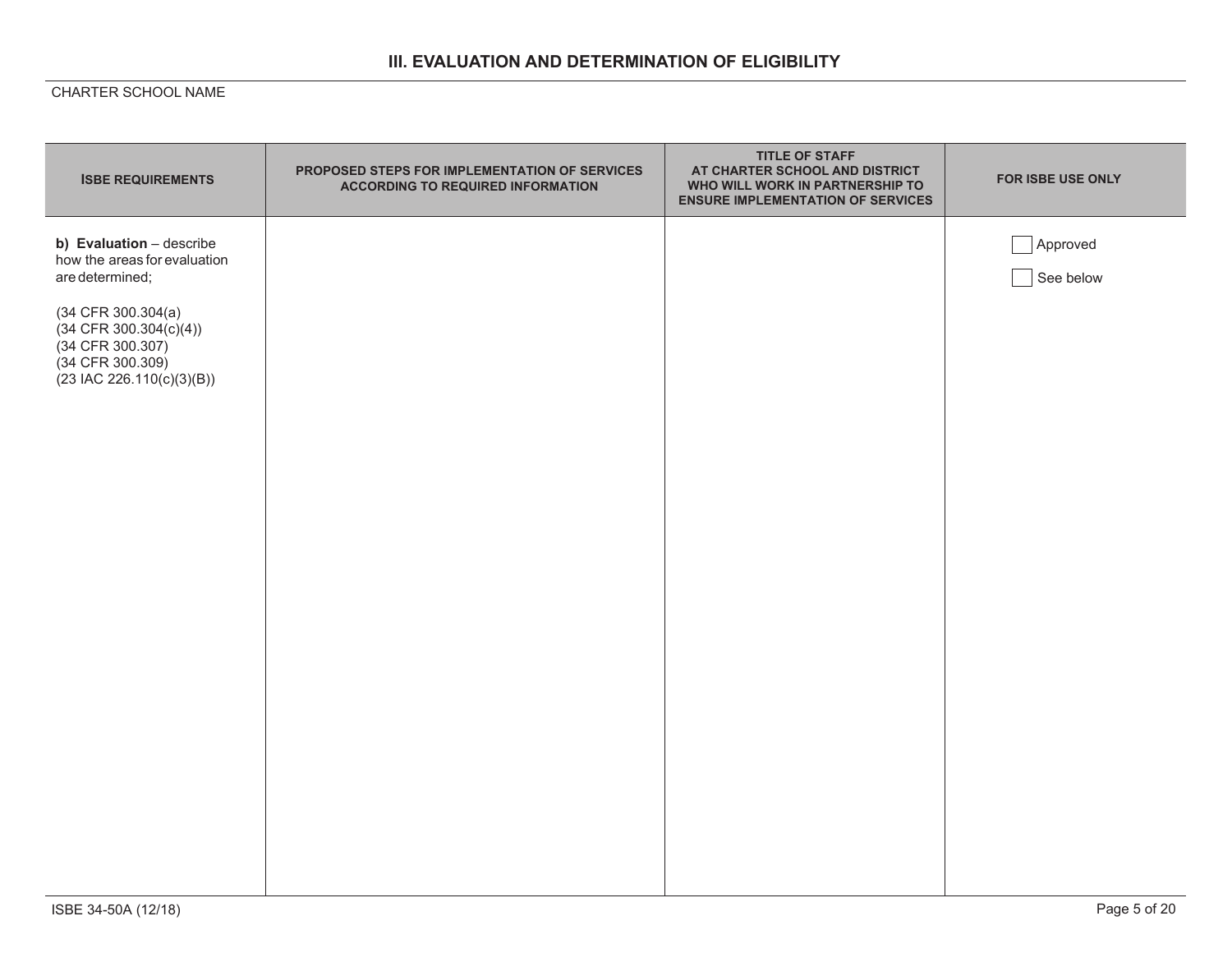## **III. EVALUATION AND DETERMINATION OF ELIGIBILITY**

| <b>ISBE REQUIREMENTS</b>                                                                                                                                                                                                                                                                                                                                                                                                                                                                                                                                                      | <b>PROPOSED STEPS FOR IMPLEMENTATION OF SERVICES</b><br><b>ACCORDING TO REQUIRED INFORMATION</b> | <b>TITLE OF STAFF</b><br>AT CHARTER SCHOOL AND DISTRICT<br>WHO WILL WORK IN PARTNERSHIP TO<br><b>ENSURE IMPLEMENTATION OF SERVICES</b> | <b>FOR ISBE USE ONLY</b> |
|-------------------------------------------------------------------------------------------------------------------------------------------------------------------------------------------------------------------------------------------------------------------------------------------------------------------------------------------------------------------------------------------------------------------------------------------------------------------------------------------------------------------------------------------------------------------------------|--------------------------------------------------------------------------------------------------|----------------------------------------------------------------------------------------------------------------------------------------|--------------------------|
| Timelines - describe the<br>C)<br>timelines and how they will<br>be met for:                                                                                                                                                                                                                                                                                                                                                                                                                                                                                                  |                                                                                                  |                                                                                                                                        | Approved<br>See below    |
| c.1 initial evaluation;<br>c.2 yearly review or<br>c.3 development of IEPs;<br>c.4 tri-annual reevaluations;<br>c.5 sending required Notice and<br>Consent forms to parents;<br>and                                                                                                                                                                                                                                                                                                                                                                                           |                                                                                                  |                                                                                                                                        |                          |
| c.6 progress reported on IEP<br>annual goals.<br>c.7 independent evaluation at<br>public or private expense.<br>c.8 implementation timeline of IEP<br>$(34 CFR 300.301(c)(1)(i-ii))$<br>(34 CFR 300.303)<br>$(34$ CFR 300.304(a))<br>$(34$ CFR 300.320(a)(3))<br>$(34$ CFR 300.321(b)(1))<br>$(34$ CFR $300.322(a))$<br>(34 CFR 300.324(b)(1)(i))<br>(34 CFR 300.503)<br>(23 IAC 226.110(d)) 60 day<br>(23 IAC 226.110(j))<br>(23 IAC 226.120)<br>(23 IAC 226.180(d)) Ind. eval<br>public or private expense<br>$(23$ IAC 226.220(a))<br>(23 IAC 226.520)<br>(23 IAC 226.530) |                                                                                                  |                                                                                                                                        |                          |
| ISBE 34-50A (12/18)                                                                                                                                                                                                                                                                                                                                                                                                                                                                                                                                                           |                                                                                                  |                                                                                                                                        | Page 6 of 20             |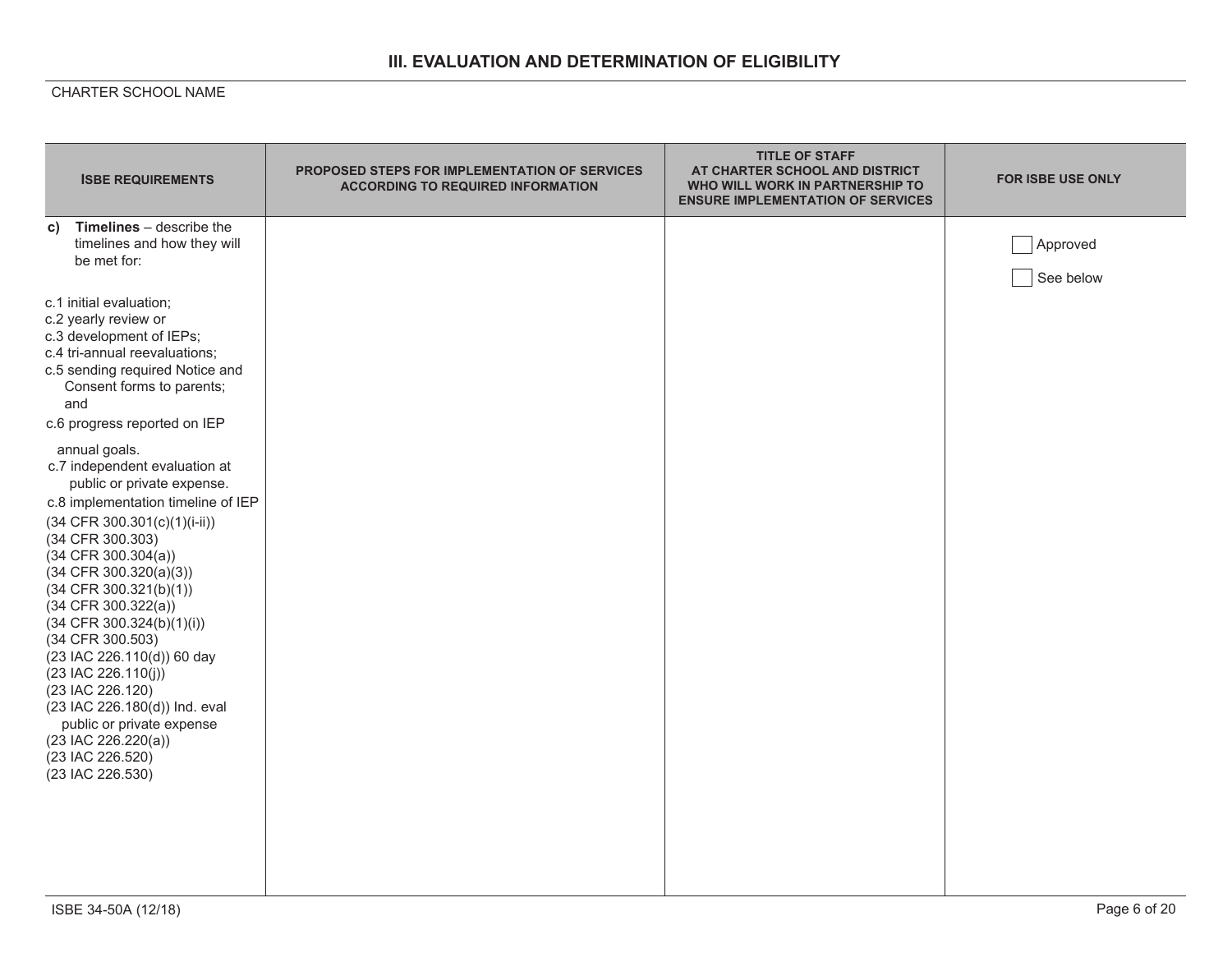## **IV. PARENTAL INVOLVEMENT**

| <b>ISBE REQUIREMENTS</b>                                                                                                                                                                                                                                         | PROPOSED STEPS FOR IMPLEMENTATION OF SERVICES<br><b>ACCORDING TO REQUIRED INFORMATION</b> | <b>TITLE OF STAFF</b><br>AT CHARTER SCHOOL AND DISTRICT<br>WHO WILL WORK IN PARTNERSHIP TO<br><b>ENSURE IMPLEMENTATION OF SERVICES</b> | FOR ISBE USE ONLY     |
|------------------------------------------------------------------------------------------------------------------------------------------------------------------------------------------------------------------------------------------------------------------|-------------------------------------------------------------------------------------------|----------------------------------------------------------------------------------------------------------------------------------------|-----------------------|
| Describe the provisions for parent<br>involvement in the Special<br>Education process, indicating<br>what efforts are made for<br>parental education, notification<br>and participation.<br>$(34$ CFR 300.34(c)(8))<br>(34 CFR 300.322(b-f))<br>(23 IAC 226.530) |                                                                                           |                                                                                                                                        | Approved<br>See below |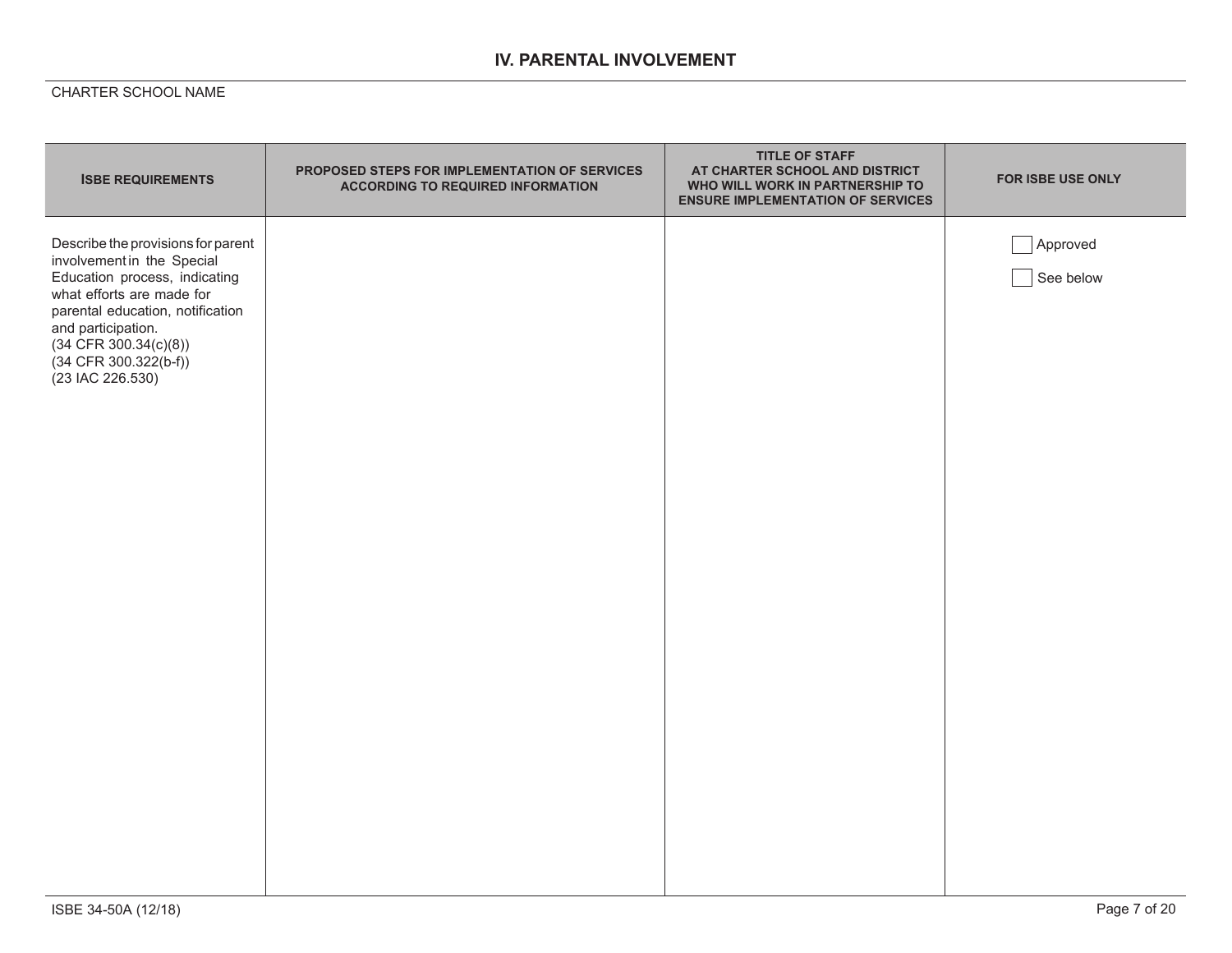## **V. LEAST RESTRICTIVE ENVIRONMENT**

| <b>ISBE REQUIREMENTS</b>                                                                                                                                                                                                                                                              | PROPOSED STEPS FOR IMPLEMENTATION OF SERVICES<br><b>ACCORDING TO REQUIRED INFORMATION</b> | <b>TITLE OF STAFF</b><br>AT CHARTER SCHOOL AND DISTRICT<br>WHO WILL WORK IN PARTNERSHIP TO<br><b>ENSURE IMPLEMENTATION OF SERVICES</b> | <b>FOR ISBE USE ONLY</b> |
|---------------------------------------------------------------------------------------------------------------------------------------------------------------------------------------------------------------------------------------------------------------------------------------|-------------------------------------------------------------------------------------------|----------------------------------------------------------------------------------------------------------------------------------------|--------------------------|
| Indicate how the full<br>continuum of Special<br>Education environment and<br>related services in the Least<br>Restrictive Environment will be<br>determined.<br>$(34$ CFR 300.114(a)(2)(ii))<br>$(34$ CFR 300.116(b))<br>$(34$ CFR 300.324(a)(1)(i-iii))<br>$(34$ CFR 300.503(b)(6)) |                                                                                           |                                                                                                                                        | Approved<br>See below    |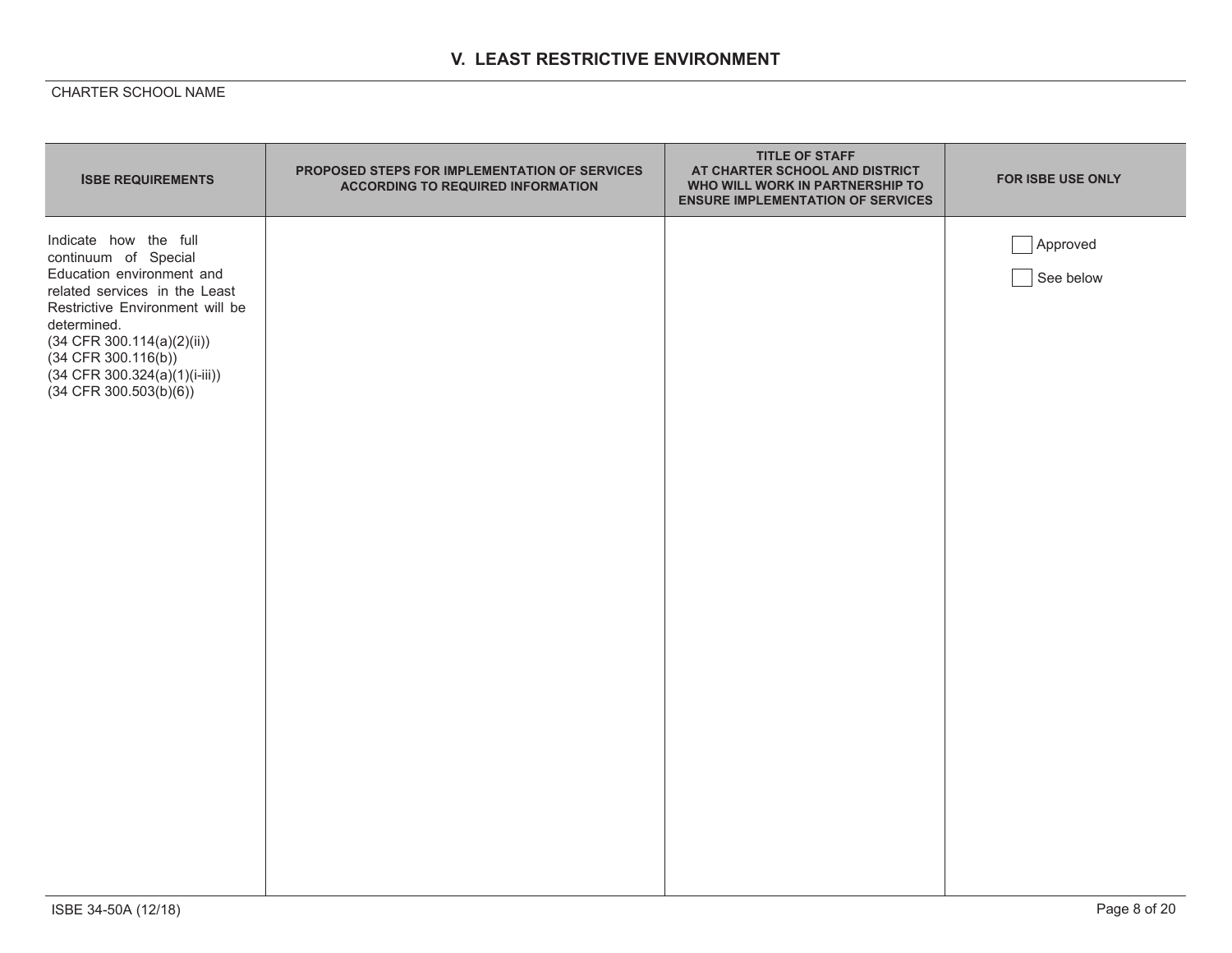| <b>ISBE REQUIREMENTS</b>                                                                                                                                                                                                                                                                                                                                                                                                                                                                                                                                                                                                                                                                                                                                                                                                                                                                                                                                                                                                                                                                                                                                                                                                                                    | <b>PROPOSED STEPS FOR IMPLEMENTATION OF SERVICES</b><br><b>ACCORDING TO REQUIRED INFORMATION</b> | <b>TITLE OF STAFF</b><br>AT CHARTER SCHOOL AND DISTRICT<br>WHO WILL WORK IN PARTNERSHIP TO<br><b>ENSURE IMPLEMENTATION OF SERVICES</b> | <b>FOR ISBE USE ONLY</b> |
|-------------------------------------------------------------------------------------------------------------------------------------------------------------------------------------------------------------------------------------------------------------------------------------------------------------------------------------------------------------------------------------------------------------------------------------------------------------------------------------------------------------------------------------------------------------------------------------------------------------------------------------------------------------------------------------------------------------------------------------------------------------------------------------------------------------------------------------------------------------------------------------------------------------------------------------------------------------------------------------------------------------------------------------------------------------------------------------------------------------------------------------------------------------------------------------------------------------------------------------------------------------|--------------------------------------------------------------------------------------------------|----------------------------------------------------------------------------------------------------------------------------------------|--------------------------|
| a) Services - describe how all<br>services and resources required<br>by a student's IEP will be<br>provided, including but not<br>limited to accommodations, LRE<br>setting, and related services;<br>Provide assurances that in<br>compliance with state and<br>federal law, (i) the charter<br>school will not discriminate<br>based upon a child's need for<br>special education services; and<br>(ii) any decision made that a<br>child will not be educated at the<br>Charter School because of the<br>need for special education and<br>related services will only be<br>made after the IEP team's<br>consideration of the educational<br>environment options (taking into<br>consideration all available<br>educational resources such as<br>accommodations AND related<br>services) and the IEP team's<br>determination that the Charter<br>School's educational program<br>and services do not meet the<br>child's individual needs.<br>$(34$ CFR 300.116(a)(1))<br>(34 CFR 300.116(b)(1))<br>$(34$ CFR 300.320(a)(1)(i))<br>$(34$ CFR $300.320(a)(4))$<br>$(34$ CFR 300.320(a)(7))<br>$(34$ CFR $300.321(a))$<br>(34 CFR 300.322(c-d))<br>$(34$ CFR 300.324(a)(1)(ii))<br>$(34$ CFR $300.324(a)(2))$<br>(23 IAC 226.210)<br>$(23$ IAC 226.220(c)) |                                                                                                  |                                                                                                                                        | Approved<br>See below    |
| ISBE 34-50A (12/18)                                                                                                                                                                                                                                                                                                                                                                                                                                                                                                                                                                                                                                                                                                                                                                                                                                                                                                                                                                                                                                                                                                                                                                                                                                         |                                                                                                  |                                                                                                                                        | Page 9 of 20             |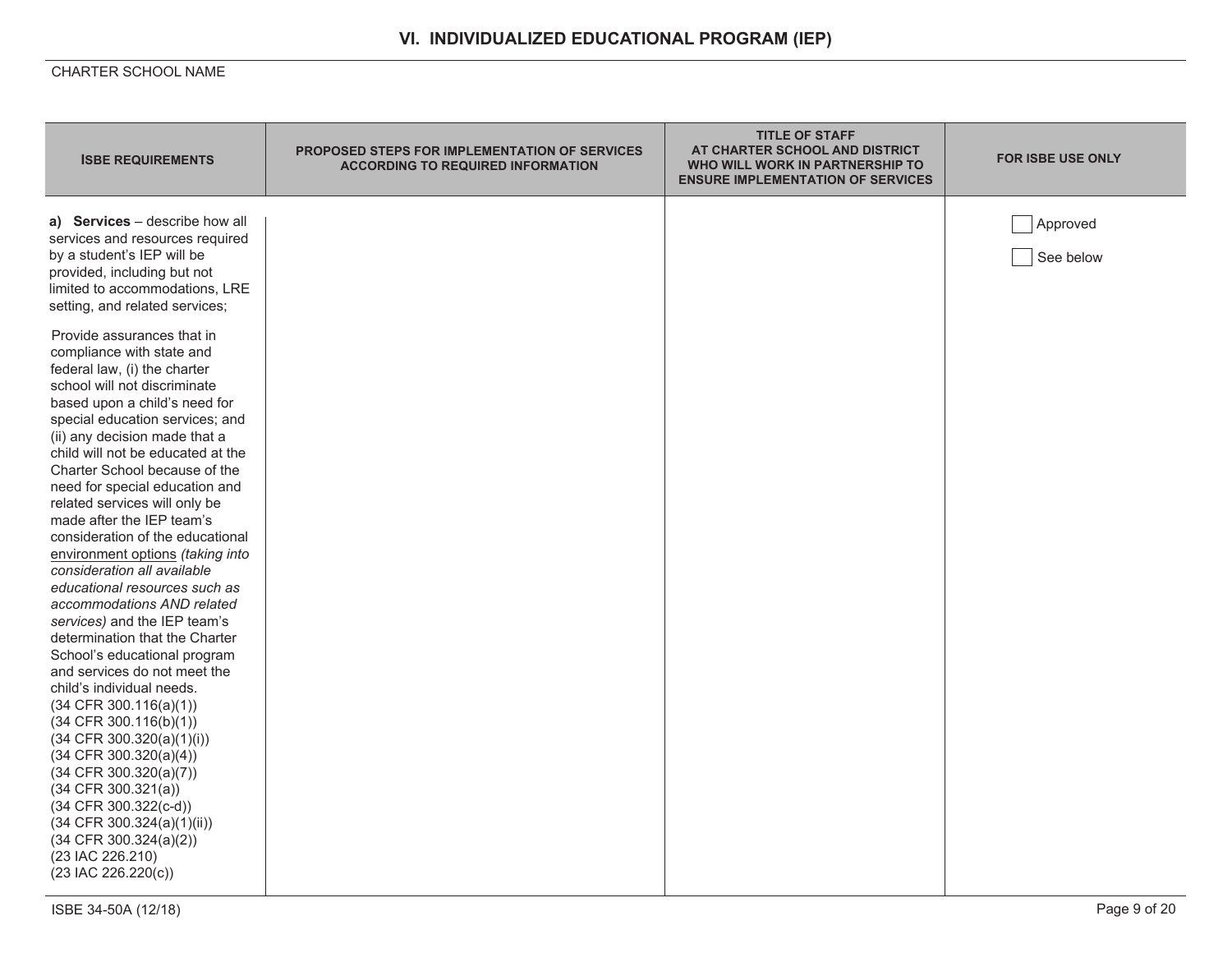| <b>ISBE REQUIREMENTS</b>                                                                                                                                | PROPOSED STEPS FOR IMPLEMENTATION OF SERVICES<br><b>ACCORDING TO REQUIRED INFORMATION</b> | <b>TITLE OF STAFF</b><br>AT CHARTER SCHOOL AND DISTRICT<br>WHO WILL WORK IN PARTNERSHIP TO<br><b>ENSURE IMPLEMENTATION OF SERVICES</b> | FOR ISBE USE ONLY     |
|---------------------------------------------------------------------------------------------------------------------------------------------------------|-------------------------------------------------------------------------------------------|----------------------------------------------------------------------------------------------------------------------------------------|-----------------------|
| b) Functional Assessments<br>of Behavior<br>- describe this provision;<br>$(34$ CFR $300.324(a)(2)(i))$<br>$(34$ CFR $300.530(d-f))$<br>(23 IAC 226.75) |                                                                                           |                                                                                                                                        | Approved<br>See below |
|                                                                                                                                                         |                                                                                           |                                                                                                                                        |                       |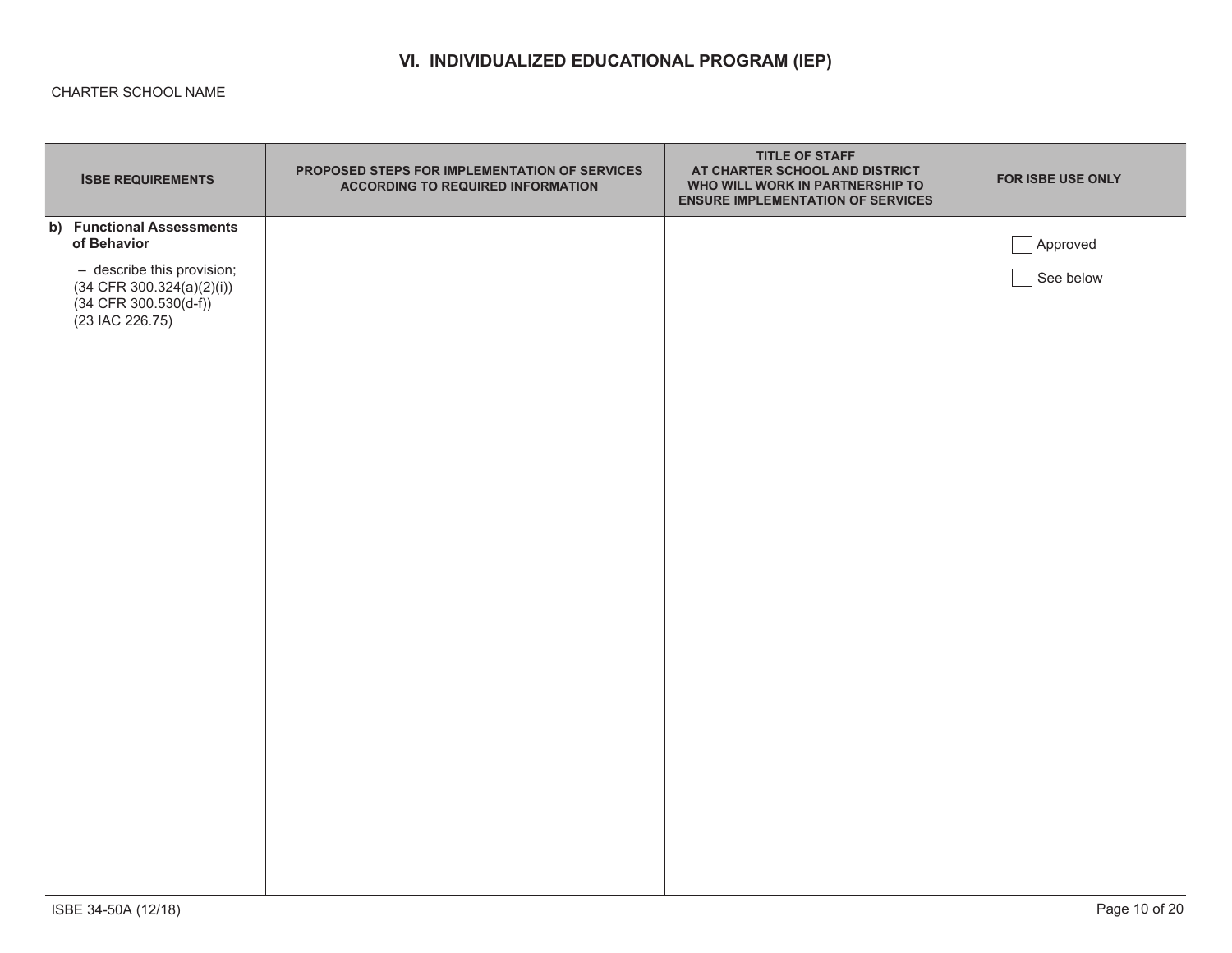|    | <b>ISBE REQUIREMENTS</b>                                                                                                                                                                                                                                                         | PROPOSED STEPS FOR IMPLEMENTATION OF SERVICES<br><b>ACCORDING TO REQUIRED INFORMATION</b> | <b>TITLE OF STAFF</b><br>AT CHARTER SCHOOL AND DISTRICT<br>WHO WILL WORK IN PARTNERSHIP TO<br><b>ENSURE IMPLEMENTATION OF SERVICES</b> | FOR ISBE USE ONLY     |
|----|----------------------------------------------------------------------------------------------------------------------------------------------------------------------------------------------------------------------------------------------------------------------------------|-------------------------------------------------------------------------------------------|----------------------------------------------------------------------------------------------------------------------------------------|-----------------------|
| C) | <b>Behavior Intervention</b><br>Plans-<br>describe how these will be<br>implemented; Provide<br>assurances that in<br>accordance with state and<br>federal laws, BIPs shall not<br>interfere with students<br>human rights<br>$(34$ CFR $300.530(d-f))$<br>$(23$ IAC 226.750(a)) |                                                                                           |                                                                                                                                        | Approved<br>See below |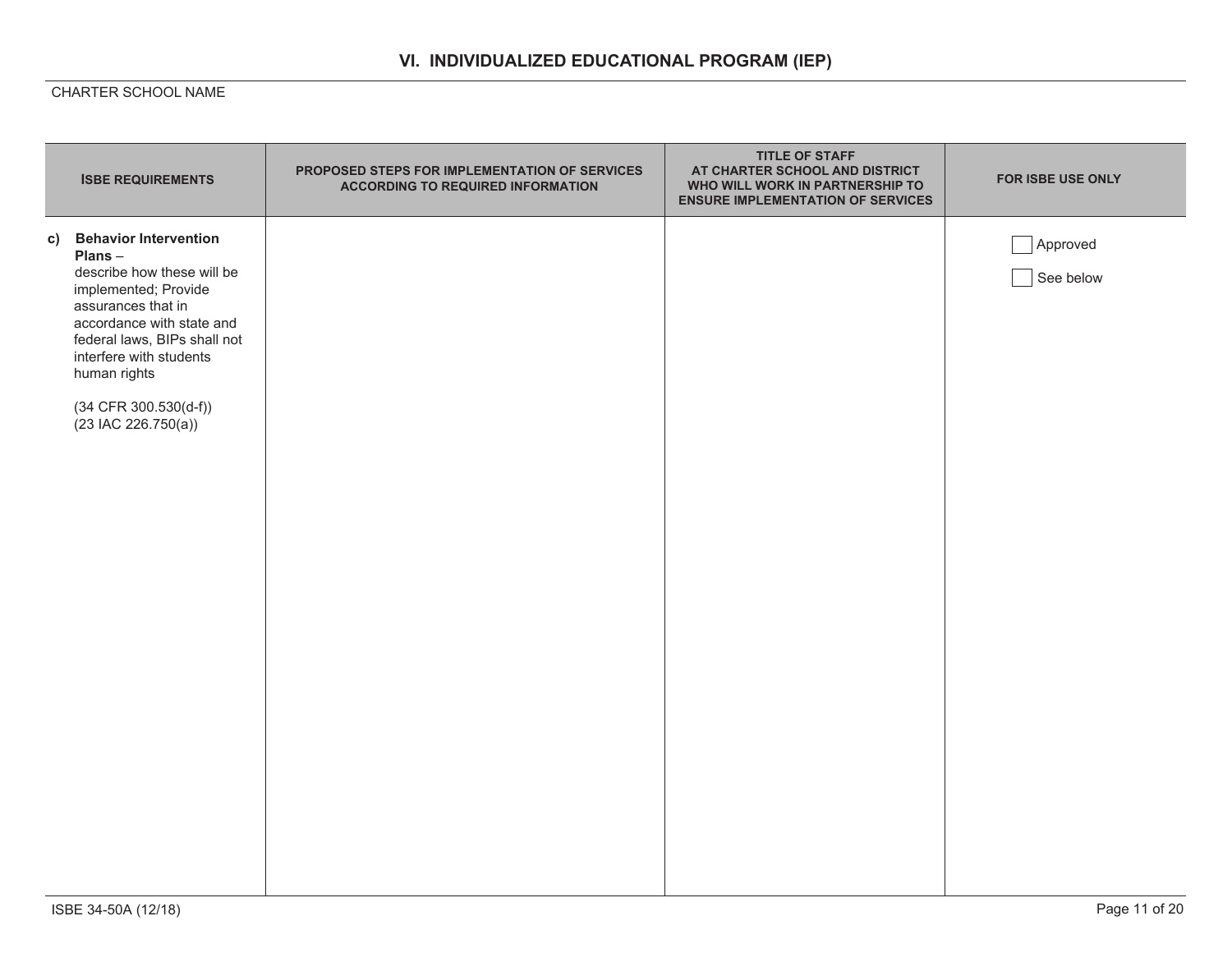| d) Discipline - describe what<br>Approved                                             | <b>ISBE REQUIREMENTS</b>   | PROPOSED STEPS FOR IMPLEMENTATION OF SERVICES<br><b>ACCORDING TO REQUIRED INFORMATION</b> | <b>TITLE OF STAFF</b><br>AT CHARTER SCHOOL AND DISTRICT<br>WHO WILL WORK IN PARTNERSHIP TO<br><b>ENSURE IMPLEMENTATION OF SERVICES</b> | FOR ISBE USE ONLY |
|---------------------------------------------------------------------------------------|----------------------------|-------------------------------------------------------------------------------------------|----------------------------------------------------------------------------------------------------------------------------------------|-------------------|
| managed with special<br>See below<br>education students;<br>$(34$ CFR $300.530(b-e))$ | and how discipline will be |                                                                                           |                                                                                                                                        |                   |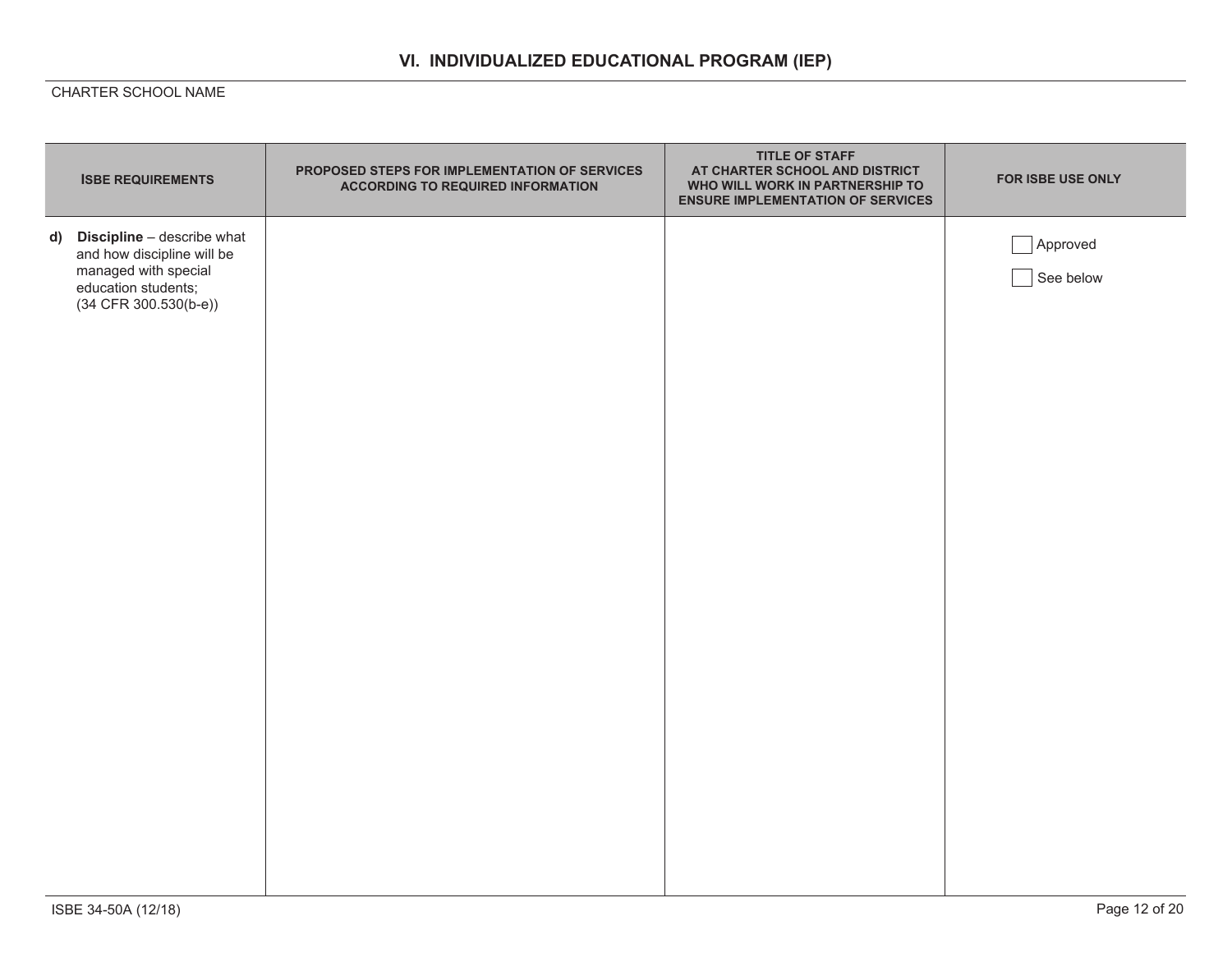| <b>ISBE REQUIREMENTS</b>                                                                                                                                                                                                                                                    | PROPOSED STEPS FOR IMPLEMENTATION OF SERVICES<br><b>ACCORDING TO REQUIRED INFORMATION</b> | <b>TITLE OF STAFF</b><br>AT CHARTER SCHOOL AND DISTRICT<br>WHO WILL WORK IN PARTNERSHIP TO<br><b>ENSURE IMPLEMENTATION OF SERVICES</b> | FOR ISBE USE ONLY     |
|-----------------------------------------------------------------------------------------------------------------------------------------------------------------------------------------------------------------------------------------------------------------------------|-------------------------------------------------------------------------------------------|----------------------------------------------------------------------------------------------------------------------------------------|-----------------------|
| e) Transition planning -<br>describe the methods used<br>for agencies' involvement,<br>participation of agencies in<br>IEPs, and tracking post-<br>graduation implementation;<br>(34 CFR 300.320(b))<br>$(34$ CFR $300.321(b))$<br>(34 CFR 300.43)<br>$(23$ IAC 226.230(c)) |                                                                                           |                                                                                                                                        | Approved<br>See below |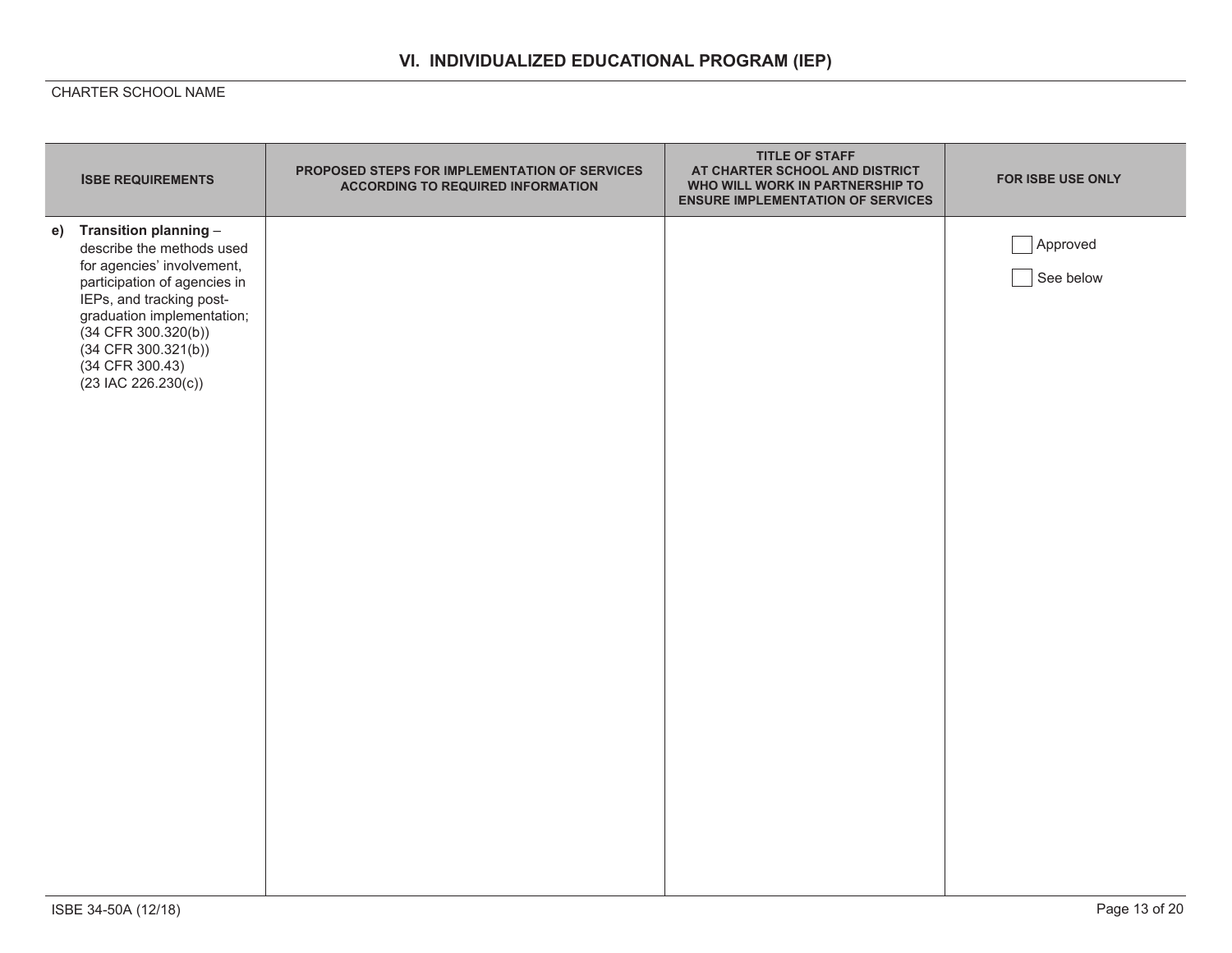|   | <b>ISBE REQUIREMENTS</b>                                                   | PROPOSED STEPS FOR IMPLEMENTATION OF SERVICES<br><b>ACCORDING TO REQUIRED INFORMATION</b> | <b>TITLE OF STAFF</b><br>AT CHARTER SCHOOL AND DISTRICT<br>WHO WILL WORK IN PARTNERSHIP TO<br><b>ENSURE IMPLEMENTATION OF SERVICES</b> | FOR ISBE USE ONLY |
|---|----------------------------------------------------------------------------|-------------------------------------------------------------------------------------------|----------------------------------------------------------------------------------------------------------------------------------------|-------------------|
| f | Transportation - describe<br>provisions for this service;                  |                                                                                           |                                                                                                                                        | Approved          |
|   | $(34$ CFR 300.34(c)(16))<br>$(34$ CFR 300.107(b))<br>$(23$ IAC 226.750(b)) |                                                                                           |                                                                                                                                        | See below         |
|   |                                                                            |                                                                                           |                                                                                                                                        |                   |
|   |                                                                            |                                                                                           |                                                                                                                                        |                   |
|   |                                                                            |                                                                                           |                                                                                                                                        |                   |
|   |                                                                            |                                                                                           |                                                                                                                                        |                   |
|   |                                                                            |                                                                                           |                                                                                                                                        |                   |
|   |                                                                            |                                                                                           |                                                                                                                                        |                   |
|   |                                                                            |                                                                                           |                                                                                                                                        |                   |
|   |                                                                            |                                                                                           |                                                                                                                                        |                   |
|   |                                                                            |                                                                                           |                                                                                                                                        |                   |
|   |                                                                            |                                                                                           |                                                                                                                                        |                   |
|   |                                                                            |                                                                                           |                                                                                                                                        |                   |
|   |                                                                            |                                                                                           |                                                                                                                                        |                   |
|   |                                                                            |                                                                                           |                                                                                                                                        |                   |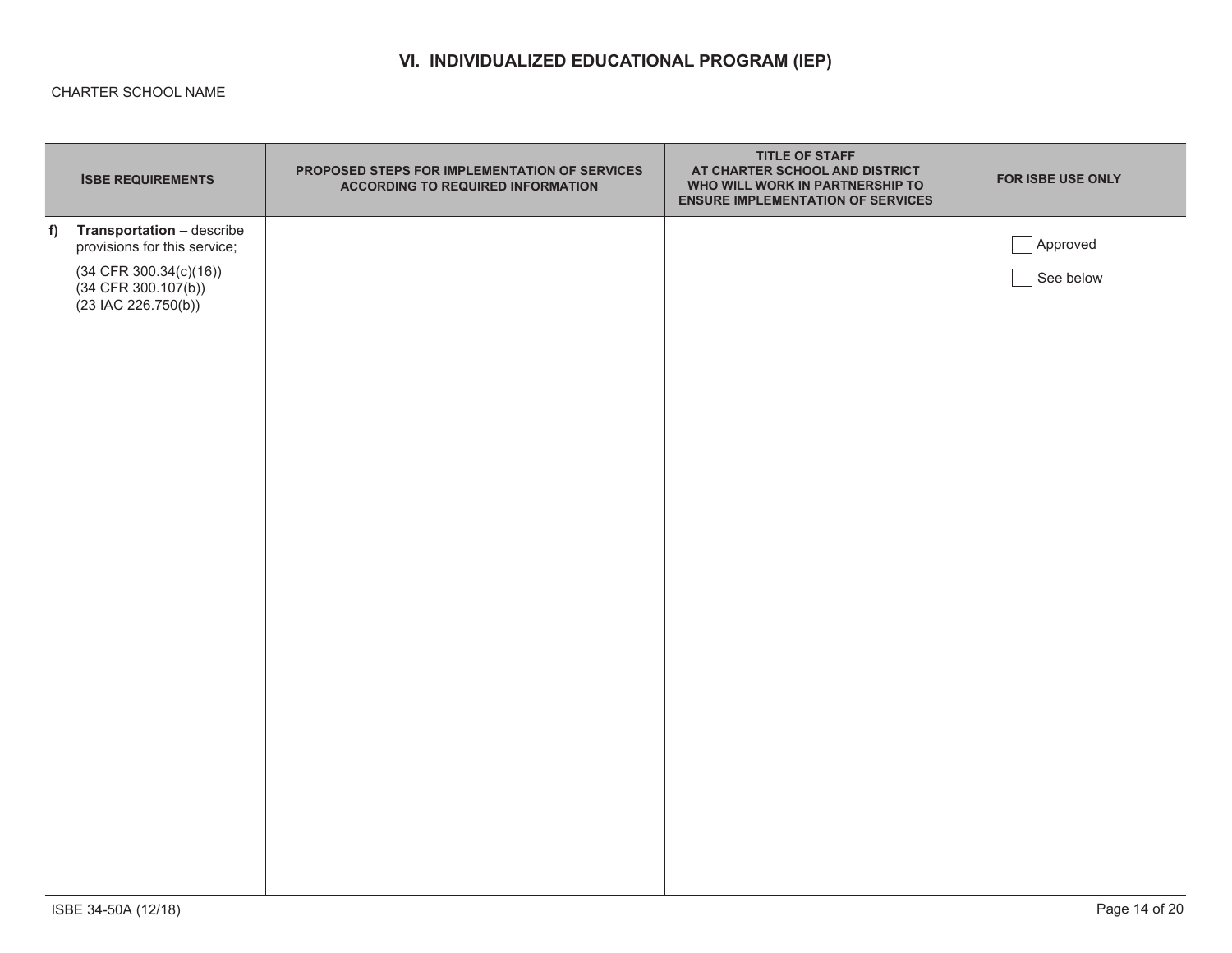| <b>ISBE REQUIREMENTS</b>                                                                                                                                                                | PROPOSED STEPS FOR IMPLEMENTATION OF SERVICES<br><b>ACCORDING TO REQUIRED INFORMATION</b> | <b>TITLE OF STAFF</b><br>AT CHARTER SCHOOL AND DISTRICT<br>WHO WILL WORK IN PARTNERSHIP TO<br><b>ENSURE IMPLEMENTATION OF SERVICES</b> | FOR ISBE USE ONLY     |
|-----------------------------------------------------------------------------------------------------------------------------------------------------------------------------------------|-------------------------------------------------------------------------------------------|----------------------------------------------------------------------------------------------------------------------------------------|-----------------------|
| g) Extended School Year-<br>describe how extended<br>school year services will be<br>provided.<br>$(34$ CFR $300.106(a-b))$<br>$(34$ CFR 300.320(a)(5))<br>$(34$ CFR 300.320(a)(4)(ii)) |                                                                                           |                                                                                                                                        | Approved<br>See below |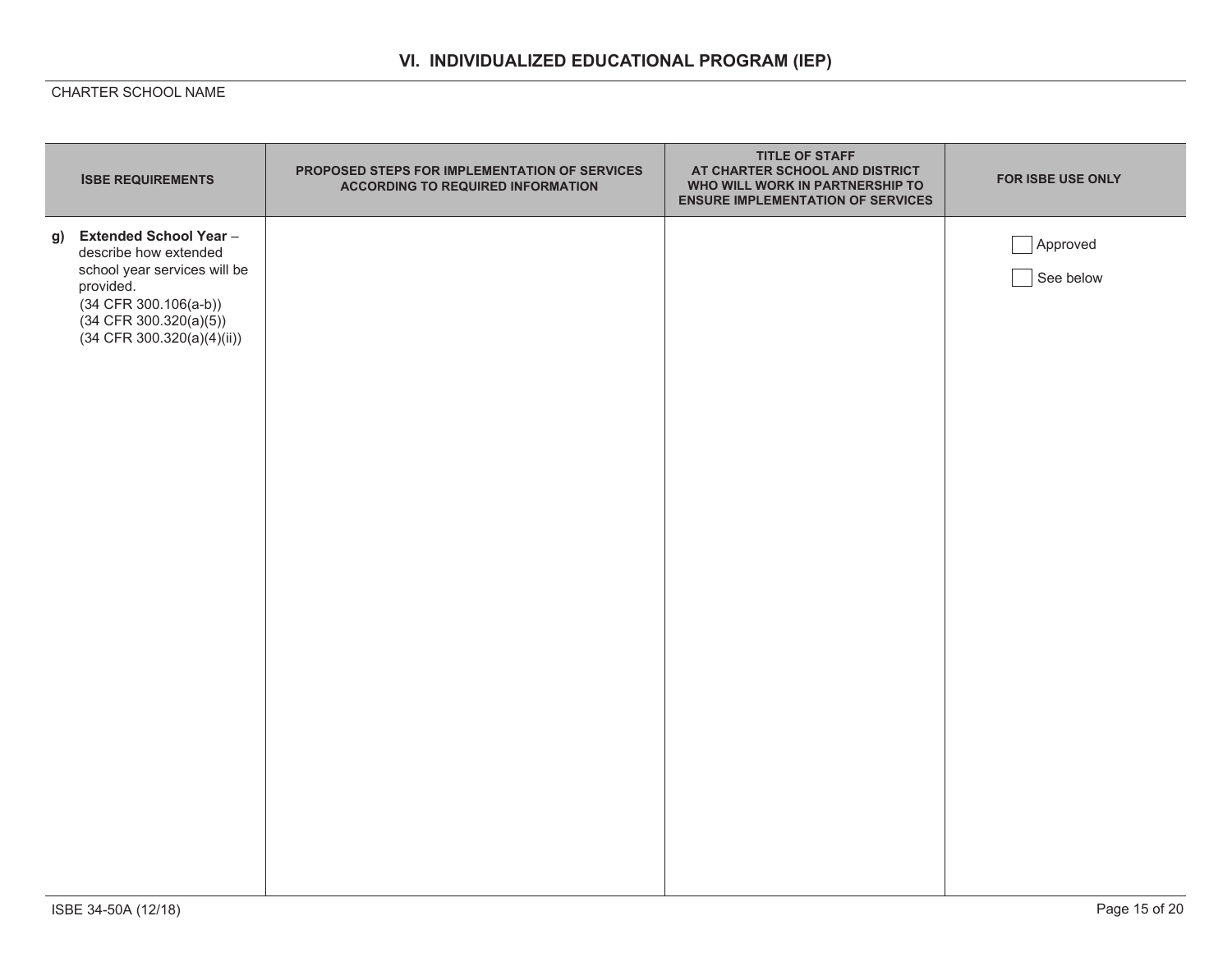## **VII. PARTICIPATION IN ASSESMENTS**

| <b>ISBE REQUIREMENTS</b>                                                                                                                                                                                            | PROPOSED STEPS FOR IMPLEMENTATION OF SERVICES<br><b>ACCORDING TO REQUIRED INFORMATION</b> | <b>TITLE OF STAFF</b><br>AT CHARTER SCHOOL AND DISTRICT<br>WHO WILL WORK IN PARTNERSHIP TO<br><b>ENSURE IMPLEMENTATION OF SERVICES</b> | FOR ISBE USE ONLY     |
|---------------------------------------------------------------------------------------------------------------------------------------------------------------------------------------------------------------------|-------------------------------------------------------------------------------------------|----------------------------------------------------------------------------------------------------------------------------------------|-----------------------|
| a) College board, state, local,<br>and/or alternate<br>assessment-<br>indicate how an appropriate<br>assessment testing is<br>determined by the IEP team;<br>$(34$ CFR $300.320(a)(6))$<br>$(23$ IAC 226.230(a)(2)) |                                                                                           |                                                                                                                                        | Approved<br>See below |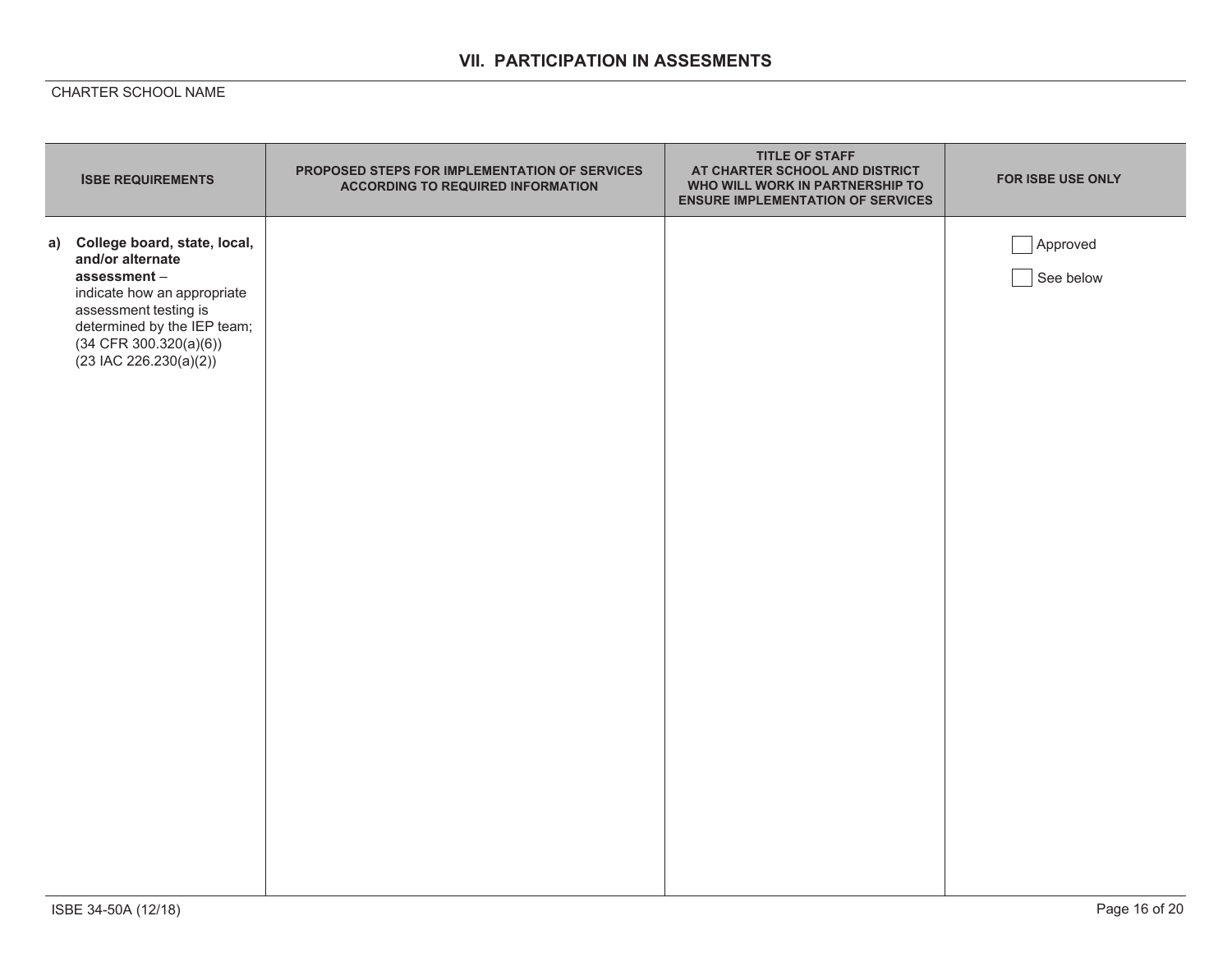## **VII. PARTICIPATION IN ASSESMENTS**

| <b>ISBE REQUIREMENTS</b>                                                                                                                                                                                                                             | PROPOSED STEPS FOR IMPLEMENTATION OF SERVICES<br><b>ACCORDING TO REQUIRED INFORMATION</b> | <b>TITLE OF STAFF</b><br>AT CHARTER SCHOOL AND DISTRICT<br>WHO WILL WORK IN PARTNERSHIP TO<br><b>ENSURE IMPLEMENTATION OF SERVICES</b> | FOR ISBE USE ONLY     |
|------------------------------------------------------------------------------------------------------------------------------------------------------------------------------------------------------------------------------------------------------|-------------------------------------------------------------------------------------------|----------------------------------------------------------------------------------------------------------------------------------------|-----------------------|
| b) College board, state, and<br>local assessment<br>accommodations -<br>indicate how assessment<br>accommodations will be<br>determined and made for<br>students with disabilities<br>whose IEPs require<br>accommodations;(34<br>CFR 300.320(a)(6)) |                                                                                           |                                                                                                                                        | Approved<br>See below |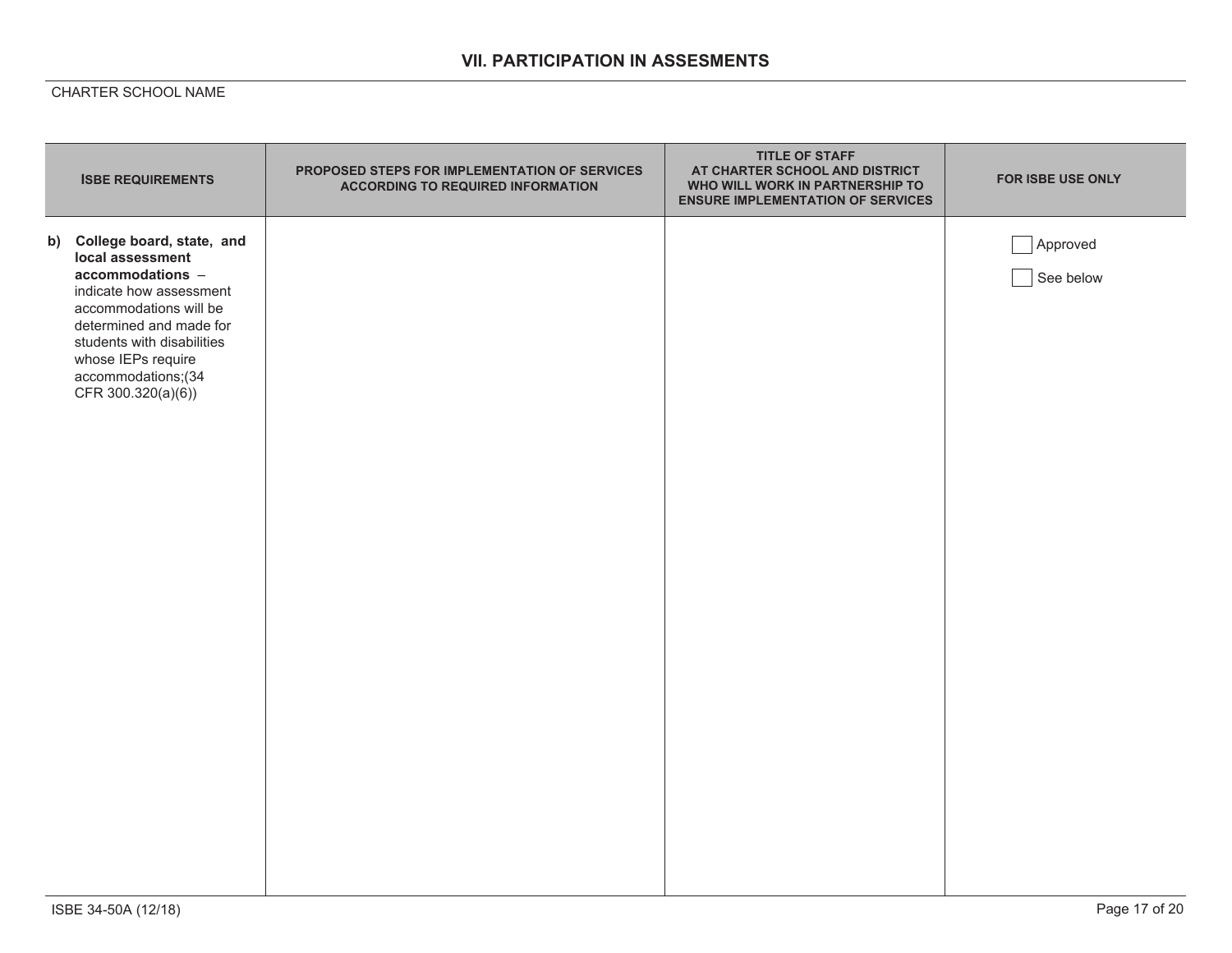## **VIII. CONFIDENTIALITY OF RECORDS**

| <b>ISBE REQUIREMENTS</b>                                                                                                                                                                                                                                                         | PROPOSED STEPS FOR IMPLEMENTATION OF SERVICES<br><b>ACCORDING TO REQUIRED INFORMATION</b> | <b>TITLE OF STAFF</b><br>AT CHARTER SCHOOL AND DISTRICT<br>WHO WILL WORK IN PARTNERSHIP TO<br><b>ENSURE IMPLEMENTATION OF SERVICES</b> | FOR ISBE USE ONLY     |
|----------------------------------------------------------------------------------------------------------------------------------------------------------------------------------------------------------------------------------------------------------------------------------|-------------------------------------------------------------------------------------------|----------------------------------------------------------------------------------------------------------------------------------------|-----------------------|
| Provide method of access<br>to records, access controls<br>in place, and guidelines for<br>appropriateness of special<br>education documents in<br>temporary files.<br>(FERPA) (20 USC 1232g)<br>(23 IAC 226.740)<br>(34 CFR 300.610 - 300.627)<br>(105 ILCS 10)<br>(23 IAC 375) |                                                                                           |                                                                                                                                        | Approved<br>See below |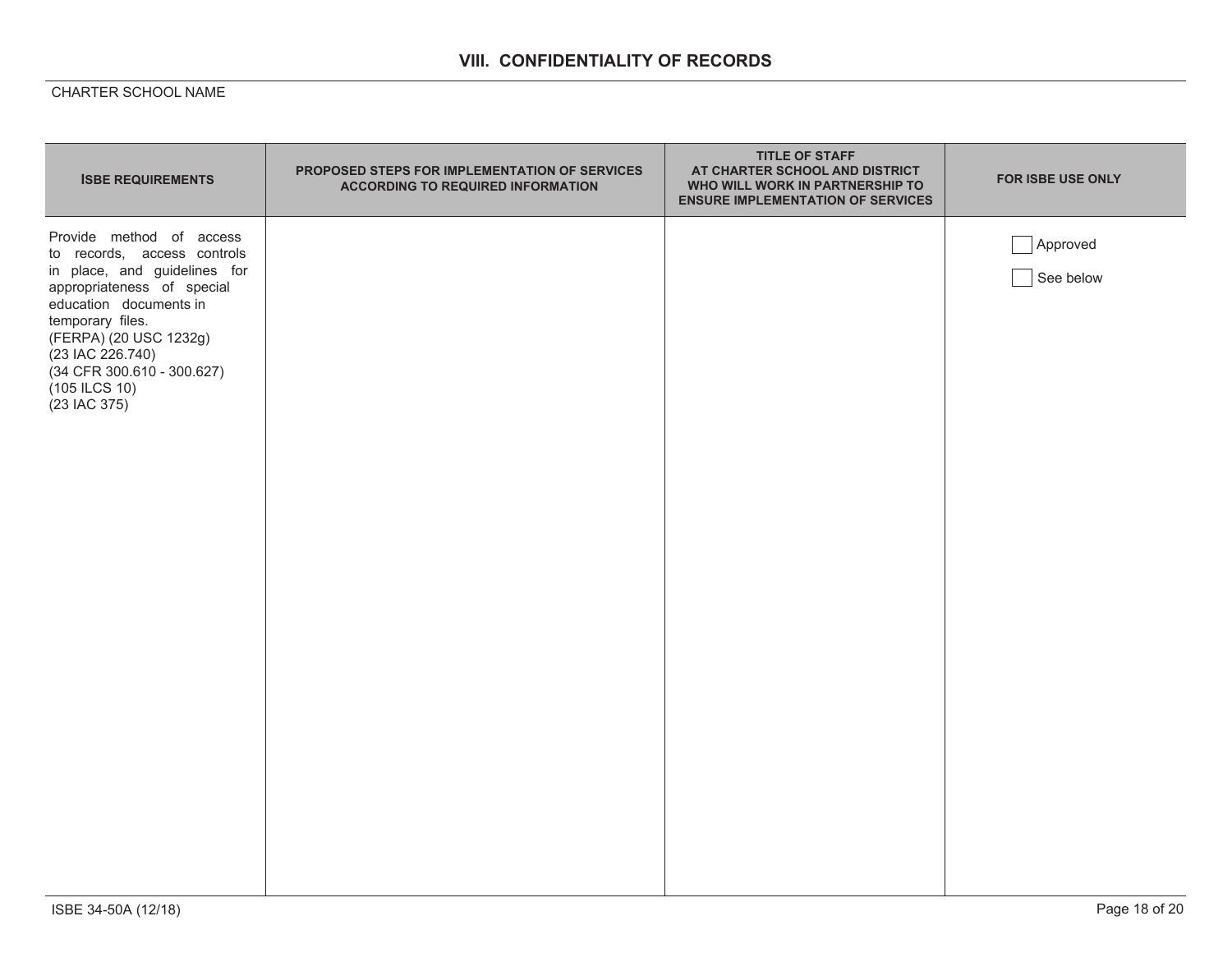# **IX. SPECIAL EDUCATION PERSONNEL**

| <b>ISBE REQUIREMENTS</b>                                                                                                                                                                                     | PROPOSED STEPS FOR IMPLEMENTATION OF SERVICES<br><b>ACCORDING TO REQUIRED INFORMATION</b> | <b>TITLE OF STAFF</b><br>AT CHARTER SCHOOL AND DISTRICT<br>WHO WILL WORK IN PARTNERSHIP TO<br><b>ENSURE IMPLEMENTATION OF SERVICES</b> | FOR ISBE USE ONLY     |
|--------------------------------------------------------------------------------------------------------------------------------------------------------------------------------------------------------------|-------------------------------------------------------------------------------------------|----------------------------------------------------------------------------------------------------------------------------------------|-----------------------|
| Describe how the charter school<br>will perform background<br>checks as well as credential<br>verification of its prospective<br>special education personnel.<br>$(105$ ILCS $5/10-21.9)$<br>(34 CFR 300.18) |                                                                                           |                                                                                                                                        | Approved<br>See below |
|                                                                                                                                                                                                              |                                                                                           |                                                                                                                                        |                       |